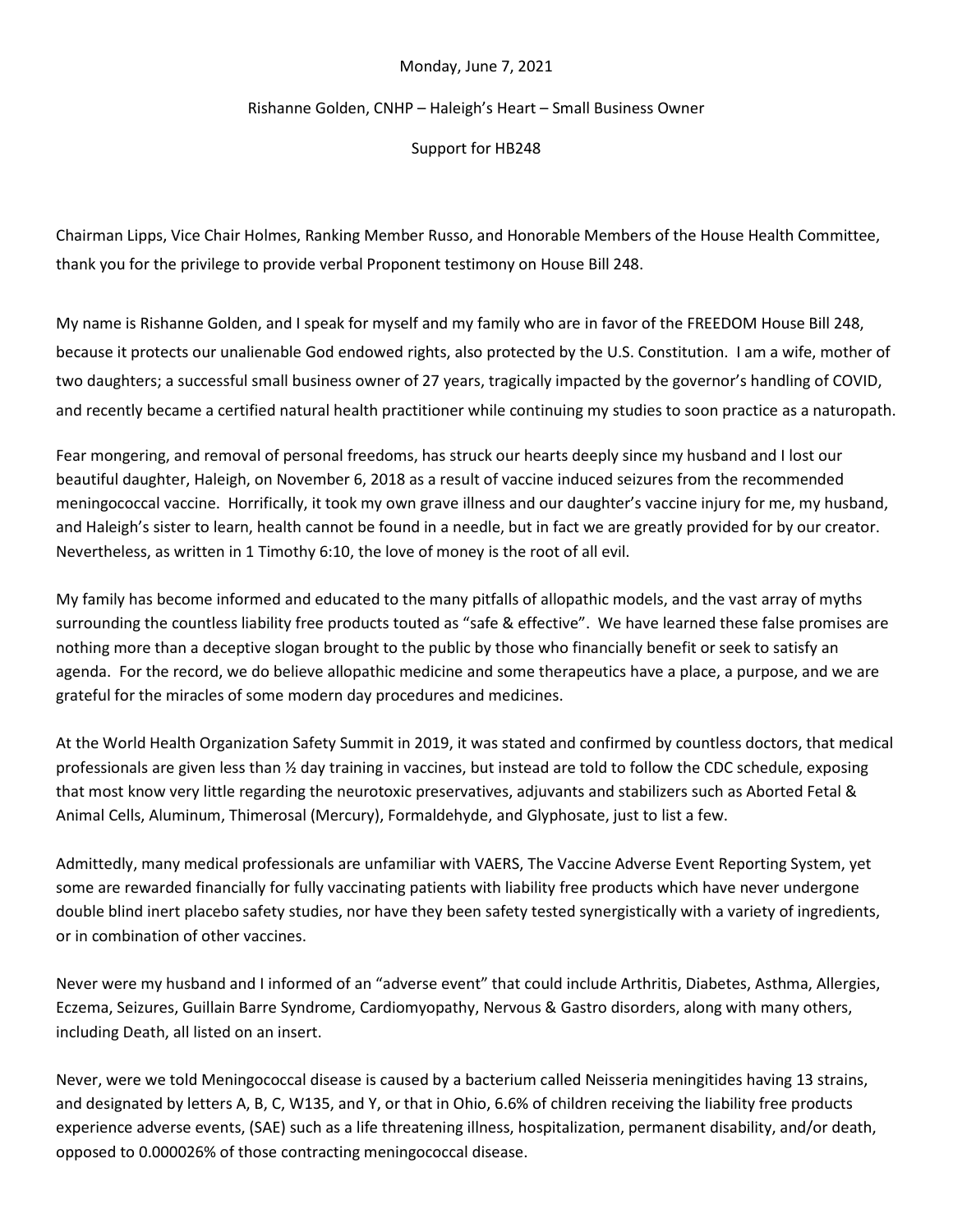The liability free products cover only 4 strains, A, C, W, and Y and DO NOT protect against meningitis, and approximately 99.99% of Ohio children WILL NEVER see these strains. Therefore, the RISK of receiving these vaccines are FAR greater than receiving the advertised benefit, and in supporting documentation, vaccination may in fact raise the risk of meningitis.

Barbara Loe Fisher, the co-founder of the National Vaccine Information Center, has stated *"Neisseria meningococcal is only associated with about 1,400 to 3,000 cases [of meningitis] per year in the United States, out of 308 million Americans and that one third to half of the cases of Neisseria meningococcal disease are caused by strain B. And that strain is NOT in the vaccine."*

When speaking about VAERS in my recent interview with Dr. Andy Wakefield, he stated *"that for every life saved from meningococcus, seven children were killed from the vaccine, and that wouldn't have included Haleigh, because she succumb some time out from a complication of the complication."* Not only did Haleigh's pediatrician not report Haleigh's seizures, or advised us of, or reported to VAERS Haleigh's medically documented Allergies, Asthma, and Eczema, or Death, all federally mandated, but each of these "adverse events" is listed on vaccine inserts, all unbeknownst to us at the time. The reality is my husband and I were NEVER provided "Informed Consent", because if so, we would have never opted for any liability free product connected with an "adverse event", all of which caused our daughter's death.

As of June 1, 2021, almost \$4.6 BILLION of Tax Payer monies have been paid to the less than 5% of vaccine cases to reach the Vaccine Court, or the less than 1% of injuries or deaths actually reported, as was the case with Haleigh. Meniscal fractions of families receive any payout, and 51% of claims take 5+ years to adjudicate with all of the manufacturers, and doctors given indemnity, while victims and families bear the inflicted hardship and immense pain. Under the False Claims Act, the pharmaceutical industry is the biggest defrauder of the federal government and according to the 14<sup>th</sup> Amendment, parents have the "right to parent their children" including medical decisions without state intervention, with the legal classification of vaccines according to the U.S. Supreme Court is they are "unavoidably unsafe"

Therefore, to our family, and the countless others we connected with after the injuries or deaths of our children and loved ones, this Freedom bill remains critically paramount to the preservation of our rights and enables us to direct our own healthcare decisions, remain free from coercion, discrimination, while having access to employment, education, public accommodations, commerce, and the ability to participate in a free society without concern of having stripped away our God given rights of life, liberty and the pursuit of happiness, and any such opposition would be in violation of God's law and the U.S. constitution.

Are you aware every two hours another child suffers a seizure from the MMR Vaccine. According to the Physicians for Informed Consent (PIC), *"there is a five-fold higher risk of seizures from the MMR vaccine than from the measles infection, and the MMR vaccine has not been proven to be safer than measles", s*ays Dr. Shira Miller. He furthermore states, "*It is imperative that parents and healthcare providers know the data, as a significant portion of febrile seizure cases result in epilepsy, a debilitating and life-threatening chronic condition".* 

The Center for Biologic Evaluation and Research (CBR) has acknowledged repeatedly that creating an antibody response, or the measurement to the effectiveness of a vaccine, has absolutely nothing to do with protecting the person from the disease. Understanding Polio Myelitis, Aseptic Meningitis, and the relationship of DDT and Arsenic known to cause Anterior Horne Spinal Cord disease which mimics Polio Myelitis is related to the rise and fall of Polio from 1943-1957 when DDT & Arsenic were being liberally sprayed for mosquitoes, swimming and in school cafeterias.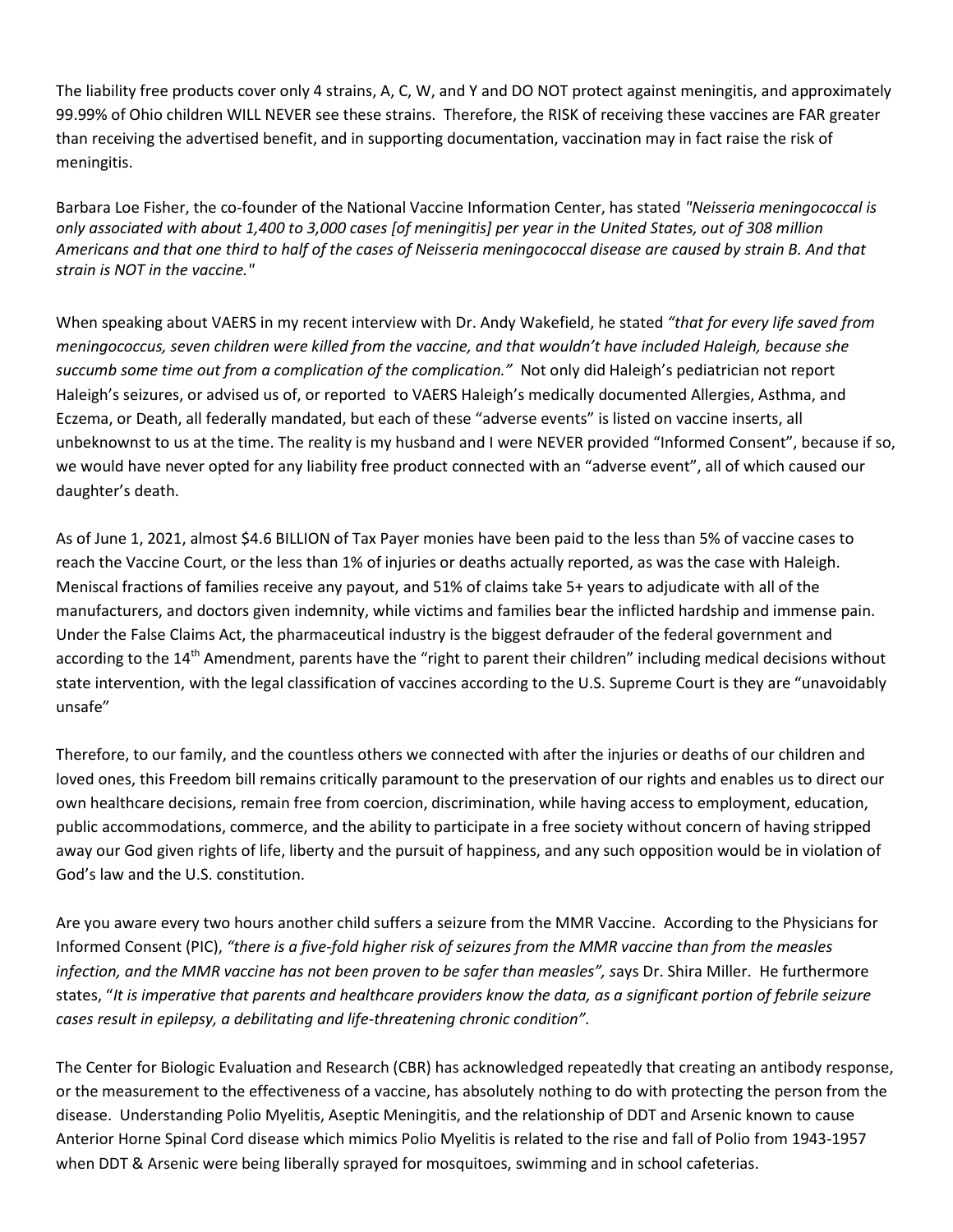Polio symptoms can occur from a group of 7-8 viruses, with Polio Myelitis having a very low incidence disease rate. Prior to the vaccine, and for hospitals to be subsidized, cases were inflated with anyone able to diagnose by conducting 2 exams, 24 hours apart and finding 1 or more muscle groups with paralysis. Following the vaccine however, the diagnosing standards were radically changed thus lowering polio cases and claiming false victory for vaccine manufacturers. Doctors not influenced by pharmaceutical companies, know the standards by which Polio Myelitis and Aseptic Meningitis were being reported, relabeled and redefined, all conveniently coinciding with the introduction of the vaccine.

Dr. Jonas Salk, developer of the Polio vaccine, testified in 1977, that mass inoculation of an insufficiently killed virus upon one hundred million children was the cause of most polio. It was also discovered these vaccines were contaminated with Simian Virus from Rhesus monkey kidney cells, later cultured by independent labs across the world, and found in the bone, brain and lung cancers of children and adults, yet to be addressed by the U.S. government.

It is important to note history since many prestigious scientists and doctors who have previously come forward were demonized, trashed by the media, lost grant monies, and today is no different. As parents who have witnessed our children's injuries and deaths, we too have been also been vilified, ridiculed, and censored for protecting our children against a domestic enemy, as have a large number of today's doctors and scientists who courageously speak truth, some even mysteriously losing their lives.

In conclusion, my family believes trust is earned and clearly, as history has shown that the many experiments conducted a people, and the fact that every vaccine maker has been found guilty of fraud leads anyone to question the trust of many government agencies. Our blind trust in a practice and the CDC schedule caused our daughter much pain and suffering which ultimately took Haleigh's vibrant life, and left our family with an agony we will live with until our last breathe. And so I respectfully ask each of you for your support of the Vaccine Choice & Anti-Discrimination Act. Submitted with my testimony are supporting documents, resources, like the Flexnor report, the publicly funded Vaxxed VS Unvaxxed study, and documentation showing the FDA exceeds their own Aluminum Safety Standards, and therefore young children today live in continual Aluminum toxicity when adhering to the recommended CDC vaccine schedule. Thank you for your time and I would be happy to answer any questions.

Sincerely,

Rishanne Golden, CNHP

Haleigh's Heart

[www.HaleighsHeart.com](http://www.haleighsheart.com/)